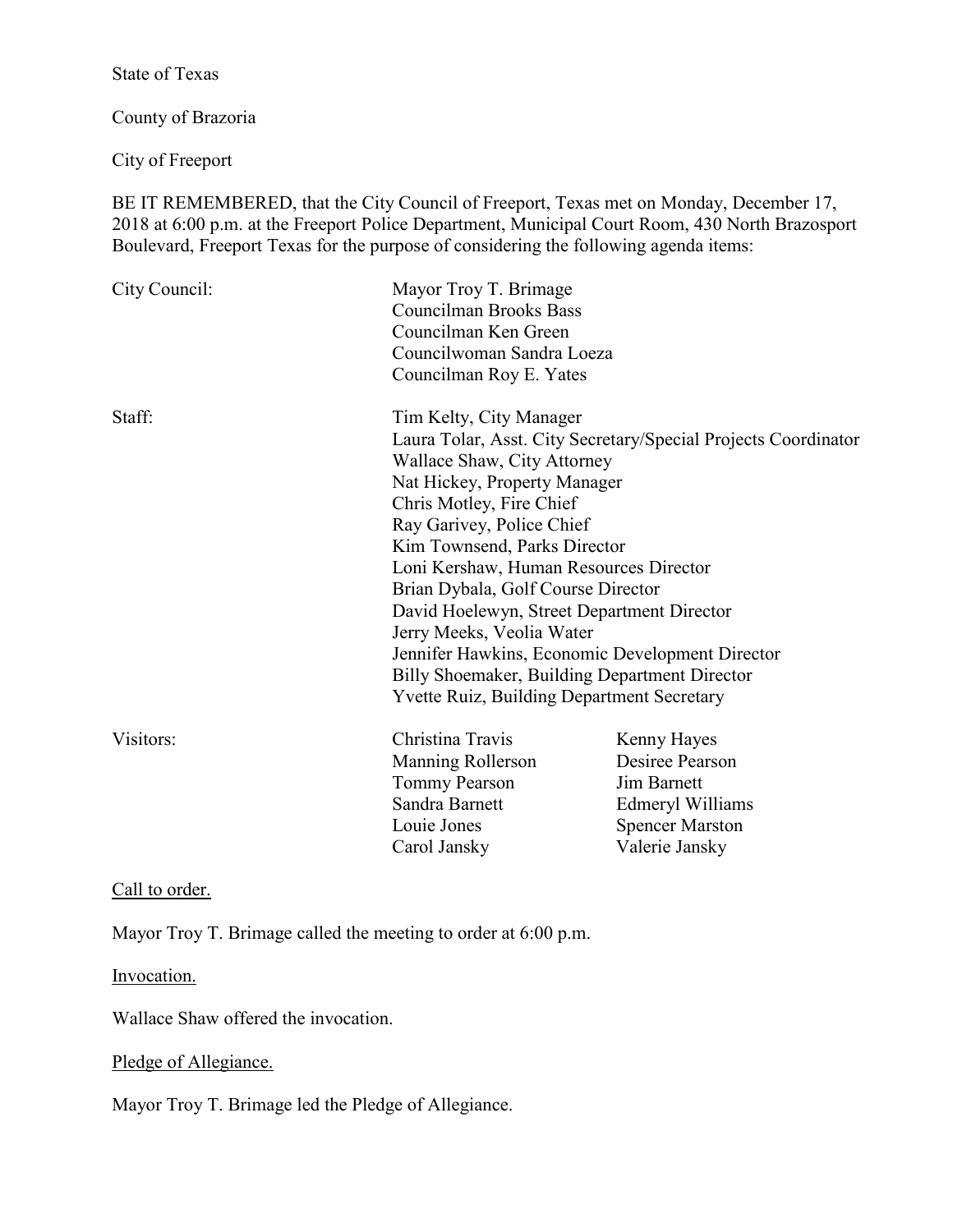## Citizen's Comments

Manning Rollerson spoke regarding the East End property and the city selling its interest in that portion of town and not informing citizens. Mr. Rollerson said that he was waiting on rulings on two federal cases.

Mayor Brimage told Mr. Rollerson he can hold on to his land that the City of Freeport has no deals with the PortFreeport.

# **CONSENT AGENDA**

Consideration and possible action on the approval of City Council meeting minutes from November 19, 2018.

Consideration of the approval of declaring a 2001 Police Car as surplus.

Consideration of approving Fire Department bunker gear surplus (Motley)

On a motion by Councilman Bass, seconded by Councilman Green, with all present voting "Aye", Council unanimously approved all items on the consent agenda.

# **REGULAR SESSION**

Public Hearing: Conduct a Public Hearing on, and consider approval of a proposed re-plat of San Bernard Bend Addition Lot 1, Block 1 being a plat of a 2.10-acre tract of land situated in the Sterling McNeil Survey, Abstract No. 94, Brazoria County, Texas being a portion of that certain 19.89-acre tract of land described in deed to Lynus D. Gillespie and wife, Judy M. Gillespie as recorded in instrument No. 2002004307, Official Pubic Records of Brazoria County, Texas

Mayor Brimage opened the public hearing at 6:08pm.

Mayor Brimage announced that this property is located in the city's extraterritorial jurisdiction.

There were no comments from the public.

On a motion by Councilman Bass, seconded by Councilman Yates, with all present voting "Aye", Council unanimously approved closing the public hearing.

Mayor Brimage closed the public hearing at 6:09 pm

On a motion by Councilman Bass, seconded by Councilman Green, with all present voting "Aye", Council unanimously approved the proposed re-plat of San Bernard Bend Addition Lot 1, Block 1 being a plat of a 2.10-acre tract of land situated in the Sterling McNeil Survey, Abstract No. 94, Brazoria County, Texas being a portion of that certain 19.89-acre tract of land described in deed to Lynus D. Gillespie and wife, Judy M. Gillespie as recorded in instrument No. 2002004307, Official Pubic Records of Brazoria County, Texas.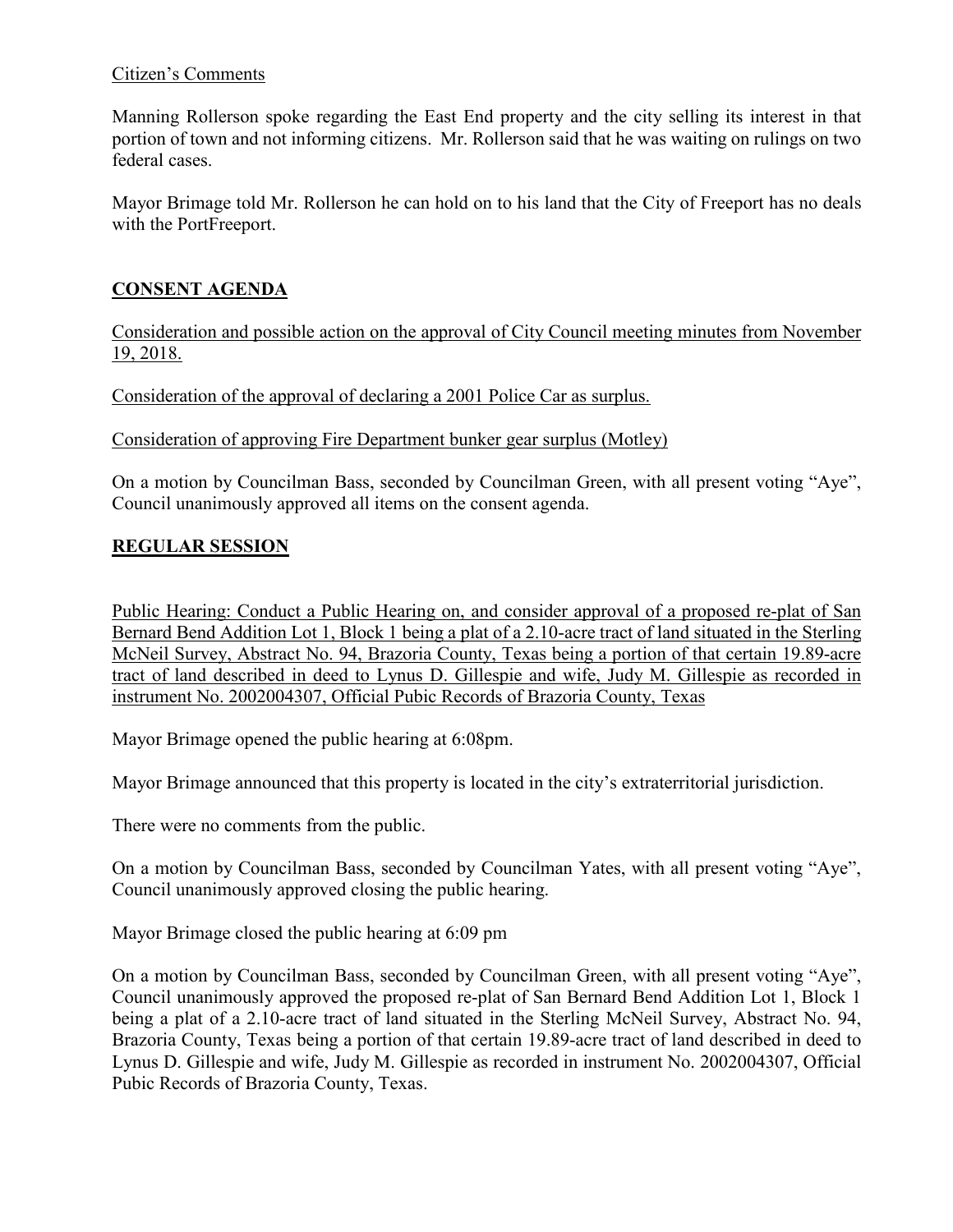Public Hearing: Conduct a Public Hearing on, and consider approval of a proposed re-plat of Hampil-Charlton River Estates, 0.737-acre, 3 Lots, amended plat Lots 12, 13 and 14, Block 2, Brazoria County, Texas

Mayor Brimage opened the public hearing at 6:09 pm.

Mayor Brimage announced that this property is located in the city's extraterritorial jurisdiction.

There were no comments from the public.

On a motion by Councilman Bass, seconded by Councilwoman Loeza, with all present voting "Aye", Council unanimously approved closing the public hearing.

Mayor Brimage closed the public hearing at 6:10 pm

On a motion by Councilman Bass, seconded by Councilman Green, with all present voting "Aye", Council unanimously approved the proposed re-plat of Hampil-Charlton River Estates, 0.737-acre, 3 Lots, amended plat Lots 12, 13 and 14, Block 2, Brazoria County, Texas.

Consideration of approving financing for the new fire truck

City Manager Tim Kelty advised that this would be financed for five years.

Mr. Kelty said that they were asking for permission to sign the contract with legal counsel approval. He also said that in the future they would be looking for financing with local banks in the future.

Councilman Yates asked what the price was of the new fire truck.

Mr. Kelty said that it was approximately \$800,000.

On a motion by Councilwoman Loeza, seconded by Councilman Bass, with all present voting "Aye", Council unanimously approved the financing of the new fire truck with legal counsel approval.

Consideration of Resolution 2018-2561 authorizing the Mayor to sign and the City Secretary to attest to a deed without warranty conveying the City's interest in Lot 8, Block 8, Velasco Townsite, City of Freeport to the successful bidder

Laura Tolar stated that there was only one bidder and that Thomas & Robin Baugh submitted a bid for \$2,750.

Mayor Brimage said that he felt it was a fair price.

On a motion by Councilman Green, seconded by Councilwoman Loeza, with all present voting "Aye", Council unanimously approved Resolution 2018-2561 authorizing the Mayor to sign and the City Secretary to attest to a deed without warranty conveying the City's interest in Lot 8, Block 8, Velasco Townsite, City of Freeport to the successful bidder

Consideration of authorizing an agreement for annual audit services from Whitley Penn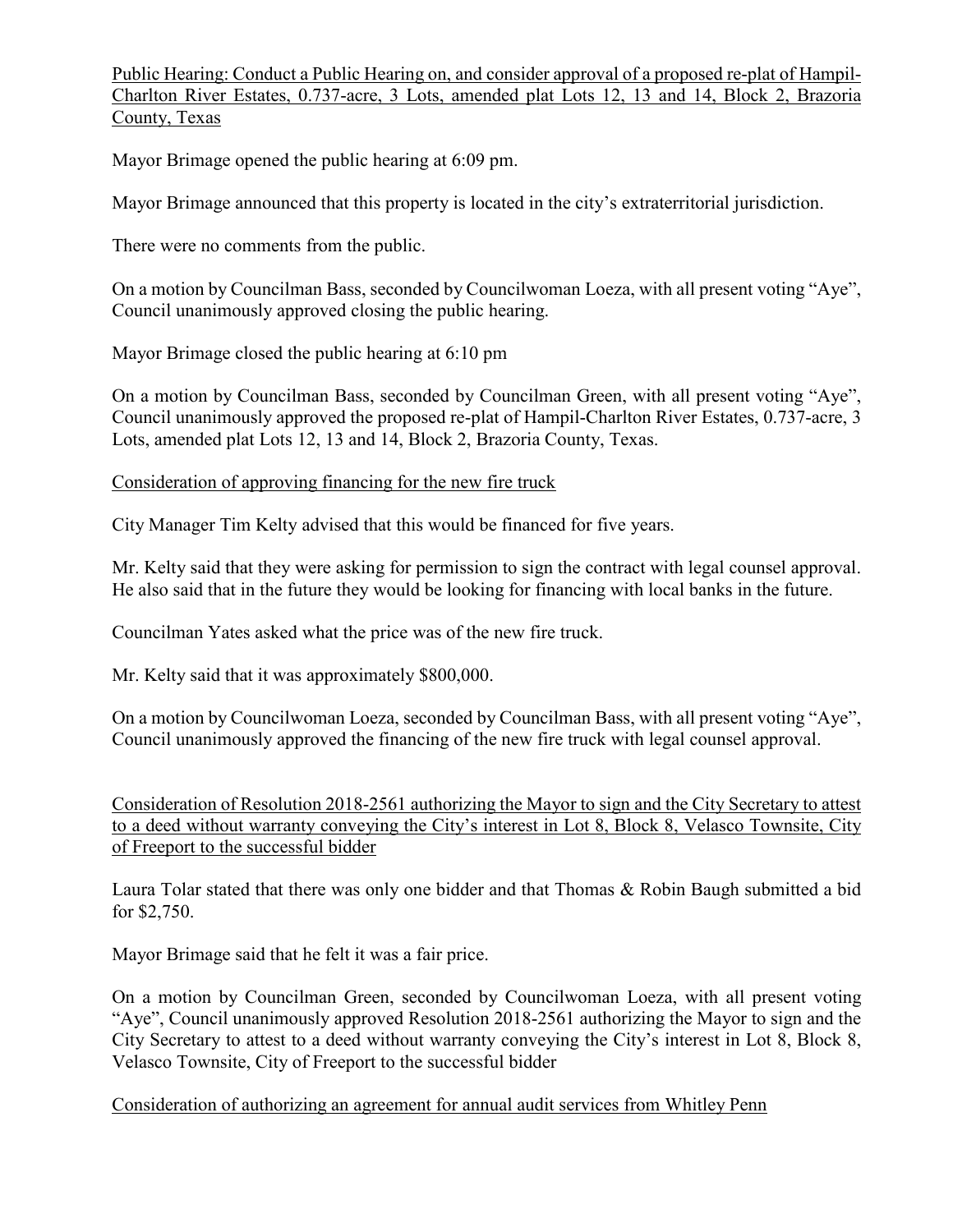Mr. Kelty said that he contacted 15 cities and nine responded. He interviewed two firms which he felt like Whitley Penn was more eager to do the work. He stated that it could cost about \$50,000.

A representative with Whitley Penn stated that they have about 100 employees in their Houston office dedicated to the public sector. She said that they do about 25 cities and 25 school districts and H-GAC. She stated that they have about 100 years of combined experience.

Mr. Kelty stated that they have experience with having to look hard at the books.

The representative stated that they document personal controls and would do a walk through around January if selected. She said that they would look at any areas that would need to be investigated and plan to end the audit by May.

Councilwoman Loeza asked about this being over budget.

Mr. Kelty stated that \$36,000 was budgeted.

On a motion by Councilman Yates, seconded by Councilman Bass, with all present voting "Aye", Council unanimously approved authorizing an agreement for annual audit services from Whitley Penn

## Consideration of approving Budget Adjustment #2 of the 2017-2018 Annual Budget

Mr. Kelty asked council to approve this budget amendment excluding the insurance portion.

Budget Adjustments reviewed:

- A budget adjustment for Nat Hickey for \$21,000 because it was not included in the EDC budget this year.
- A budget adjustment for land acquisition for \$10,000 for any land purchases needed.
- A budget adjustment for a note receivable for an EDC loan in the City's name.
- A budget adjustment for professional fees for a survey by Baker and Lawson.
- A budget adjustment for a major electrical breakdown at RiverPlace for \$18,000.
- A budget adjustment for the street department capital for the interlocal agreement where the work was not completed in the budget year.
- A budget adjustment for a payment to Oyster Creek for sewer. This had been renegotiated and historically the cost was covered by Veolia but now needs to be in the City's budget.
- A budget adjustment for \$16,000 for a Fire Department grant for clothing
- A budget adjustment for money for training for the Fire Department.
- A budget adjustment for a fire bay expansion for the new fire truck to be parked inside.

Mayor Brimage stated that the interlocal street repairs had previously been done every other year but is currently being done annually.

On a motion by Councilman Bass, seconded by Councilwoman Loeza, with all present voting "Aye", Council unanimously approved authorizing Budget Adjustment #2 of the 2017-2018 Annual Budget with Section A redacted.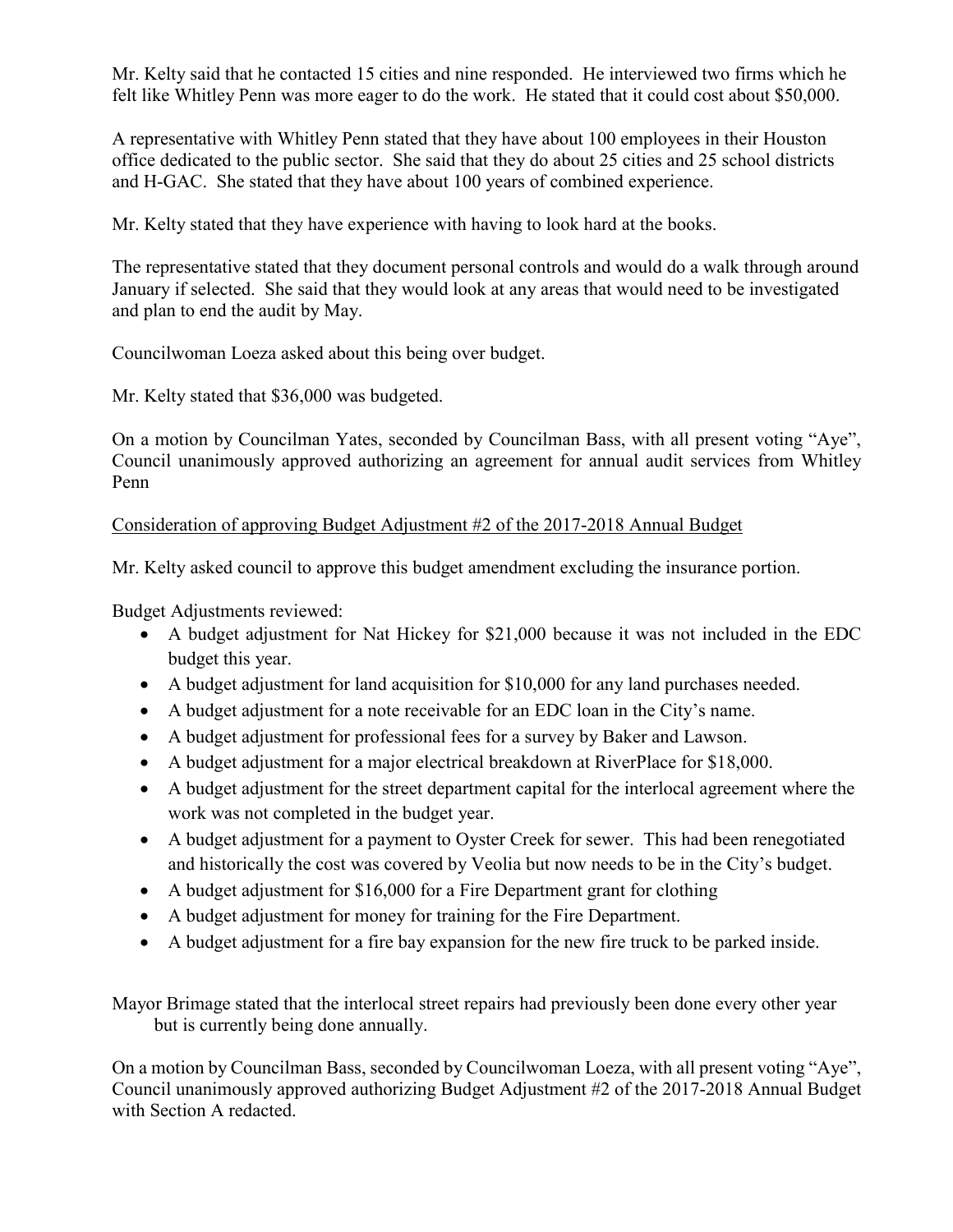# Consideration of approving the lease of a bucket truck for the Parks Department

Mr. Kelty stated that this lease was contingent on legal counsel approval like the fire truck.

Parks Director Kim Townsend stated that a ladder rack and a 2-man platform would be needed. Annually the cost of renting equipment that this bucket truck could perform would be approximately \$30,000. The bucket truck will be purchased from source where the price has been competitively bid. Ms. Townsend stated that the bucket truck is used for banners, to get on top of buildings, street light repairs, changing out flags and ours currently is not safe anymore.

Ms. Townsend informed council that they had looked for used bucket trucks but the boom and lift have to be certified annually and that is difficult to do in older models.

Mayor Brimage asked Ms. Townsend to research used buckets trucks.

This item was tabled.

## Consideration of awarding the bid for Skinner Street Elevated Water Tower and authorizing the Mayor to sign and the City Secretary to attest to such contract

Mr. John Mercer from John D. Mercer & Associates told City Council that they had received several bids. His recommendation is to award the project to the lowest bidder. The lowest bid received was \$365,000 and the work should be completed within 150 days. Mr. Mercer said that there is an allowance included for any patchwork that might be needed.

Mr. Mercer said that \$250,000 of the funding will come from a grant. The water tower will be out of service 5-7 months and a reduction in water pressure might be noticed.

On a motion by Councilman Bass, seconded by Councilman Yates, with all present voting "Aye", Council unanimously approved awarding the bid for Skinner Street Elevated Water Tower and authorizing the Mayor to sign and the City Secretary to attest to such contract.

# Consideration of approval of service agreement with Strategic Government Resources

Mr. Kelty stated that he was requesting an interim finance director from Strategic Government Resources (SGR). The cost will be \$71.64 per hour and would start in January and work at least until May when the audit is complete. SGR would receive a \$5,000 finders fee if the city hires the individual.

On a motion by Councilman Bass, seconded by Councilman Yates, with all present voting "Aye", Council unanimously approved the service agreement with Strategic Government Resources.

# **WORK SESSION:**

Mayor Troy T. Brimage announcements and comments.

Mayor Brimage stated that there are currently road repairs at Hwy 36 and Velasco.

He stated a woman had backed into river and the car went under. The woman was found by a Facts reporter covering the story and wanted to present her with a good citizen award.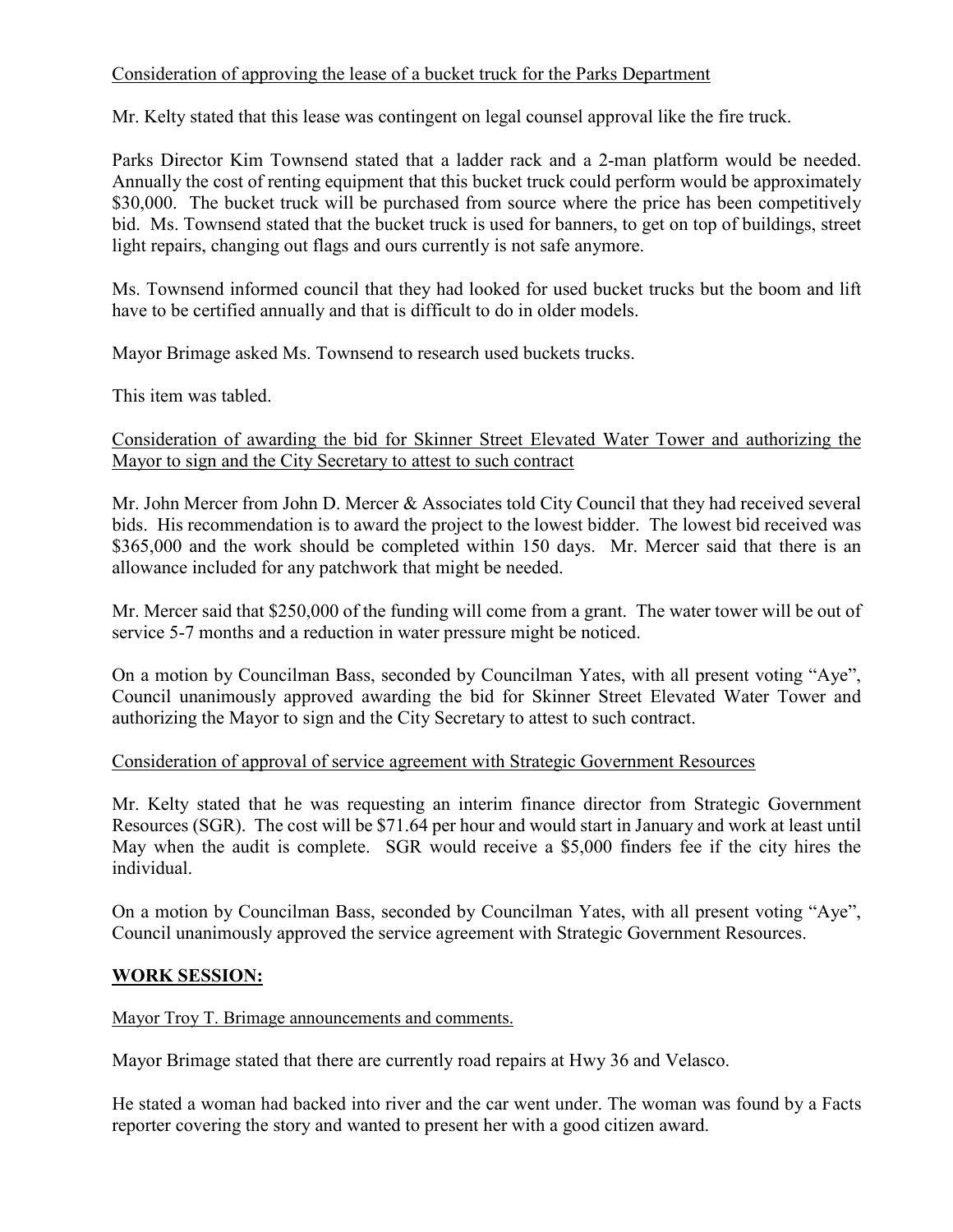Mayor Brimage stated that one of his home was in the Christmas Parade of Homes.

# Councilman Green Ward A announcements and comments

Councilman Green discussed drainage issues in the alley on  $10^{th}$  street and  $1^{st}$  &  $2^{nd}$  Streets at Oak were in bad shape.

Councilman Green added that the Parks look fabulous.

#### Councilman Bass Ward B announcements and comments

Councilman Bass said that he would like to thank Mayor Brimage for putting the citizens first and that he was very happy with the new city manager. He stated that he liked the new agenda format and the employees have been doing a good job.

## Councilwoman Loeza Ward C announcements and comments

Councilwoman Loeza questioned the ownership of the property next to the Salvation Army.

## Councilman Yates Ward D announcements and comments

Councilman Yates said Mr. Hickey should have a contract for 95 years and that all the employees are doing a good job.

## Update on reports / concerns from Department heads.

# David Hoelewyn – Street Department

Mr. Hoelewyn stated they were working on the following projects:

- Handicap Ramps
- $-5$ <sup>th</sup> & 6<sup>th</sup> Streets
- Seven different alleys
- Line Locates
- Drainage
- Working by the new houses on Avenue F
- 700 Block of Avenue D
- will begin asphalting the alley behind On the River tomorrow

Mr. Hoelewyn added that the tractor had been delivered and the sweeper will be delivered soon.

#### Billy Shoemaker – Building Department

Mr. Shoemaker showed slides of property improvements. Mayor Brimage asked Mr. Shoemaker to be working on the Freeport Community House and Antonelli's Root Beer Stand. Mr. Shoemaker added that they are getting the alleys cleaned up.

#### Kim Townsend – Parks Department

Ms. Townsend showed pictures of vehicle ruts created in the parks.